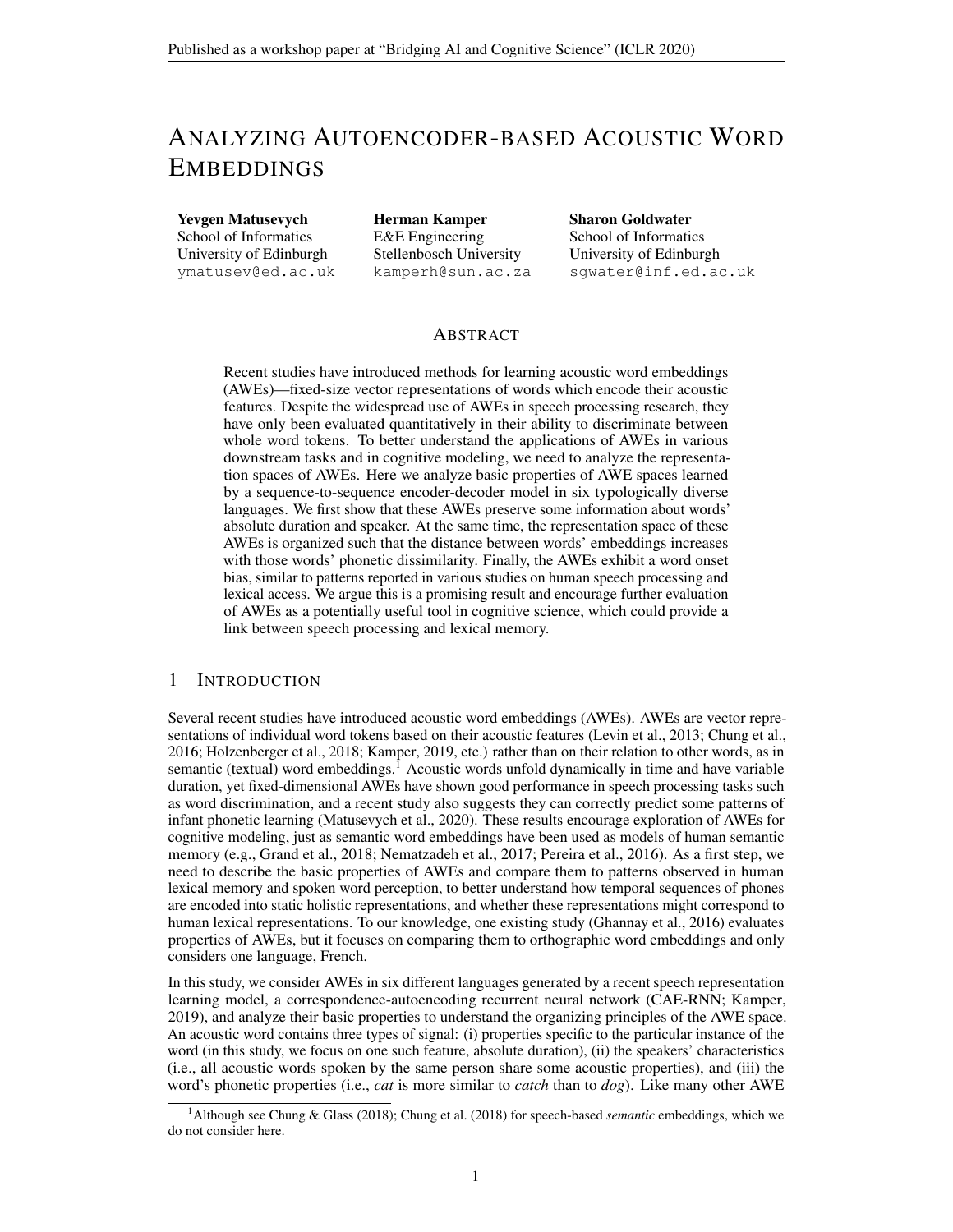models, the CAE-RNN is designed to abstract away from the first two types of information and learn the similarities between various spoken instances of the same word, similar to spoken word recognition in human speakers, who can identify the wordform (lexical item) regardless of who pronounces it and how. Existing work shows that the CAE-RNN succeeds in doing this: relative to a baseline that uses traditional signal processing methods, it is better at discriminating between pairs of same vs. different words and at clustering together different instances of the same word in its embedding space [\(Kamper, 2019;](#page-4-2) [Kamper et al., 2020\)](#page-4-7). At the same time, we show here that AWEs generated by the CAE-RNN do not completely abstract away from the information about an acoustic word's absolute duration and speaker identity. More interestingly from a cognitive perspective, we also demonstrate that the AWEs exhibit a word onset bias, corresponding to a broad range of patterns reported in literature on human speech processing and lexical access which suggest that humans consider the initial sound of the word more 'prominent' than its other sounds: for example, speakers emphasize it in articulation [\(Fougeron & Keating, 1997;](#page-4-8) [Keating et al., 1999\)](#page-5-4), listeners can capture the distinctions between word-initial and word-final sounds [\(Shatzman & McQueen, 2006\)](#page-5-5), initial sounds have a special status in spoken word recognition (Marslen-Wilson  $& Zwitserlood, 1989$ ), and the first letter is a more efficient cue for lexical retrieval than other letters [\(Brown & Knight, 1990\)](#page-4-9).

### 2 METHOD

The CAE-RNN model [\(Kamper, 2019\)](#page-4-2), which we use for obtaining AWEs, is inspired by a sequenceto-sequence autoencoder, in which both the encoder and the decoder are RNNs [\(Chung et al., 2016\)](#page-4-0). During training, the CAE-RNN receives two different instances of the same wordform at a time: it encodes one of them into a vector of fixed dimensionality and uses this vector to reconstruct the other instance sequentially. Each instance is represented as a sequence of *frames*, where a frame is a 13-dimensional vector of mel-frequency cepstral coefficients (a standard way of representing the energy spectrum) extracted from a 25-ms-long slice of speech. Learning the correspondence between two instances of the same word encourages the model to abstract away from random noise and speaker characteristics while learning to encode the word-invariant phonetic information. This top-down guidance from the word level finds parallels in studies showing that even 6–8-month infants can recognize some wordforms in running speech (e.g., [Jusczyk & Aslin, 1995;](#page-4-10) [Jusczyk et al., 1999\)](#page-4-11), and that this information can be useful for learning phonetic information [\(Feldman et al., 2013\)](#page-4-12).

Following [Kamper et al.](#page-4-7) [\(2020\)](#page-4-7), we train a set of models on six typologically diverse languages (see Appendix for details) from the GlobalPhone corpus [\(Schultz, 2002\)](#page-5-7). Using the encoder of each model, we obtain AWEs for a set of unseen test words in the corresponding language. On these AWEs, we run a series of tests focusing on three main questions: (1) Do these AWEs preserve some information about speaker characteristics and segment acoustic properties (namely, its duration)? (2) Can AWEs abstract away from these two types of signal in favor of linguistically meaningful information, such as word phonetic similarity? (3) Can AWEs exhibit the human-like word onset bias? To address these questions, we probe the structure of the AWEs using three methods: (i) using linear classifiers<sup>[2](#page-1-0)</sup> or regressions trained on top of AWEs; (ii) using a machine ABX task [\(Schatz et al.,](#page-5-8) [2013\)](#page-5-8), in which the distance between words A and X is compared to the distance between words B and X; and (iii) directly comparing the distances between pairs of words meeting specific criteria.

To see how much the results rely on representation learning, we compare to a simple *downsampling* baseline (DS; [Holzenberger et al., 2018\)](#page-4-1), which creates 130-dimensional embeddings (the same as the CAE-RNN AWEs) by concatenating 10 frames from the input word, equally spaced in time.

## 3 EXPERIMENTS AND RESULTS

Speaker identity. First, we look at whether the AWEs preserve any information about speaker identity, despite being trained to ignore the variation across speakers. We train a multiclass logistic regression classifier on 80% of the embedded words to predict the speaker identity, and then test it on the held-out 20% of words. Figure [1](#page-2-0) shows that the learned AWEs predict speaker identity worse than the DS baseline, but better than the majority class baseline: that is, they abstract away from speaker characteristics to some degree, but not completely.

<span id="page-1-0"></span><sup>&</sup>lt;sup>2</sup> Linear classifiers allow for making claims about linear separability of the classes in an embedding space, a finding much easier to interpret than a potentially high performance of a complex nonlinear classifier.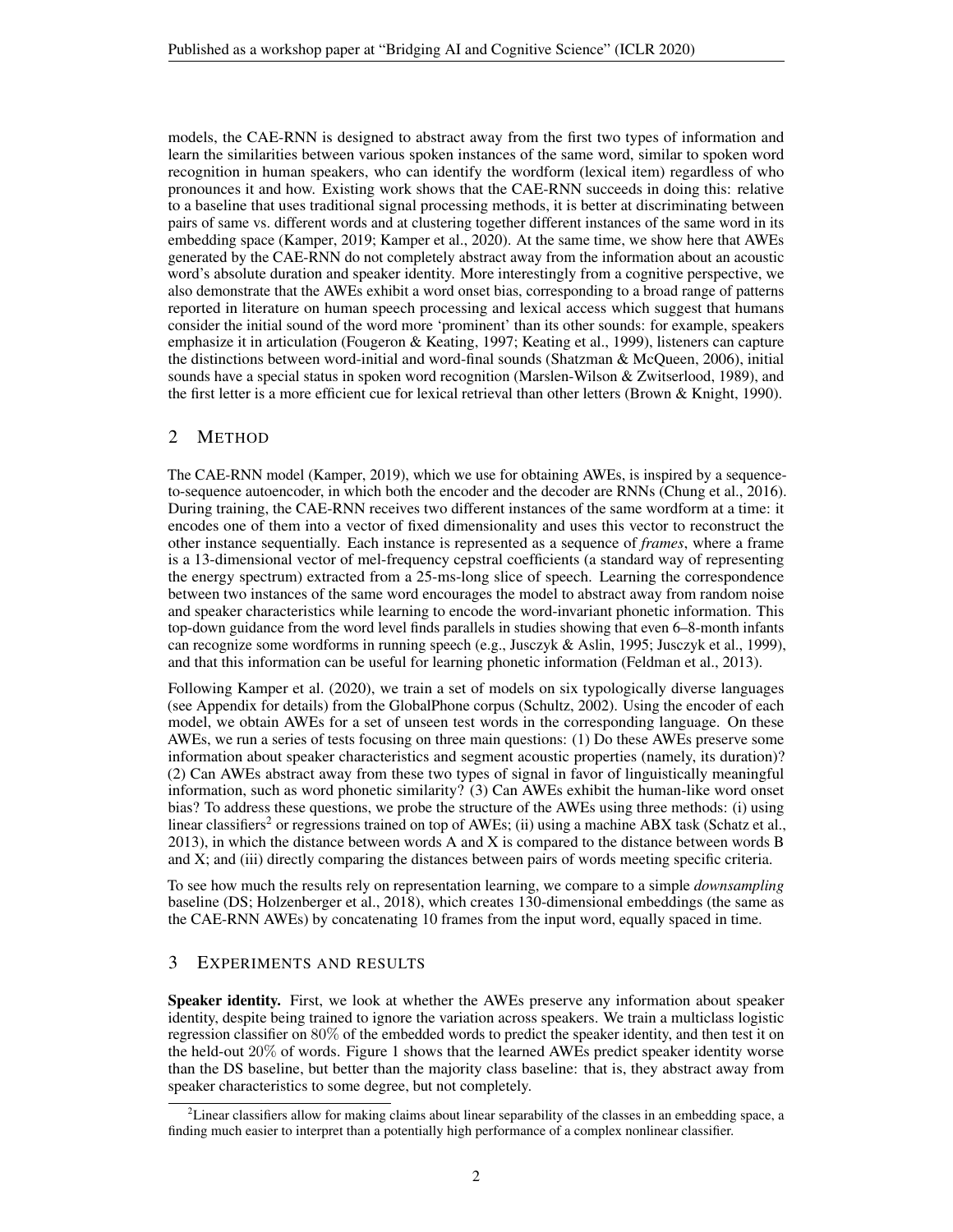<span id="page-2-0"></span>

Figure 1: Classification accu-Figure 2: Mean squared error with words A and X matched on racy of models predicting a of linear models predicting abso-word duration, and B and X on word's speaker identity. lute word duration.

Figure 3: ABX scores in the task speaker identity.

Word duration. Next, we test whether the fixed-dimensional AWEs preserve information about a basic acoustic property of a word—its absolute duration in milliseconds—without such information being explicitly provided. For each language, we train a linear regression model on 80% of the embedded words to predict the word's absolute duration, and then test the model on the held-out 20% of the words. Figure [2](#page-2-0) shows that the learned AWEs predict the word duration better than the DS baseline and the intercept baseline (i.e., a linear regression that only fits an intercept, thus always predicting the mean duration), with  $R^2$  in the range 0.85–0.91 (not shown in Figure [2\)](#page-2-0). This suggests that the AWEs successfully encode temporal sequences into fixed-dimensional vectors while preserving information about their length. However, a word's absolute duration reflects not only random variation in the speech rate (i.e., duration as an acoustic property of the word as a speech segment), but also the number of phones in the word (i.e., the word's phonetic properties): *category* on average takes longer to say than *cat*. To consider the duration as a purely acoustic property, we next look at various instances of the same word.

Segment duration vs. speaker identity. We know that our AWEs encode some information about both segment duration and speaker identity, but do they encode both kinds of signal equally well? To test this, we design an ABX task with three instances of the same word, where A and X are generated by different speakers (but have similar duration, within a factor of 1.1), while B and X are generated by the same speaker (but are different in duration by a factor of at least 1.5). A score higher than 50% indicates that word duration is encoded to a higher degree in the embedding space, while a score lower than 50% shows that speaker identity is encoded better. Figure [3](#page-2-0) shows that, while the DS baseline performs nearly at chance for 4 out of 6 languages, in our AWEs the absolute duration is a more distinctive feature than the speaker identity. Note that in this case there are no *phonetic* differences between the acoustic words, which suggests the segment's duration is encoded in the AWEs as an *acoustic* feature. Next, we test whether the AWEs also encode phonetic information.

Number of phones. To see how well our AWEs encode linguistically meaningful information, we look at the properties related to the words' phonetic content. First, we test whether the AWEs encode the information about the number of phones in a word. We train/test a linear regression model to predict the number of phones in the words, using an 80/20% split, as before. Figure [4](#page-3-0) shows that the AWEs predict the number of phones better than both the DS data and the intercept baseline (i.e., a linear regression always predicting the mean value), with  $R^2$  in the range 0.71–0.84 (not shown in Figure [4\)](#page-3-0), suggesting that the AWE encode some information about the number of phones.

Phonetic similarity. If our AWEs also encode words' phonetic properties, we expect phonetically similar words to be closer in the embedding space than dissimilar words. To test this, we look at whether the cosine distance between pairs of AWEs increases with the phone edit distance between the words (i.e., phonetic dissimilarity). Figure [5](#page-3-0) shows the results for Hausa (the trends are similar in the other languages): we observe the expected trend both in the DS baseline and in the AWEs, but in the AWEs words that are more phonetically similar have more similar representations compared to the DS (which is especially evident for the pairs with edit distance zero: instances of the same word and/or homophones). This confirms that our AWEs encode some of the words' phonetic properties.

Word onset bias. Finally, we ask whether the AWEs exhibit the human-like word onset bias: considering the first sound of the word more 'prominent' than its other sounds. We use an ABX task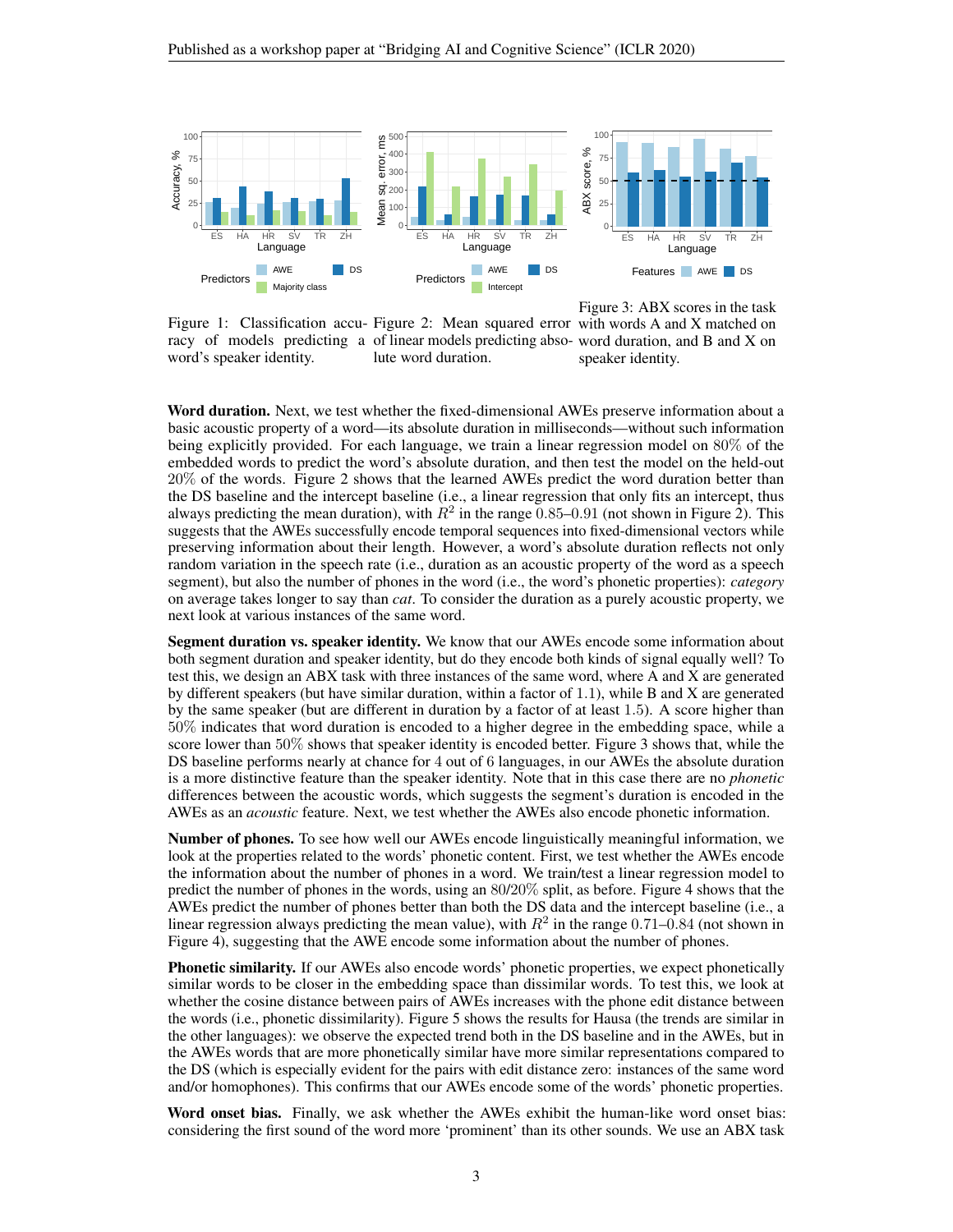<span id="page-3-0"></span>

Figure 4: Mean squared error of linear models predicting number of phones in a word.

<span id="page-3-1"></span>



Figure 5: Phone edit distance between pairs of Hausa acoustic words against average cosine distance between their representations.



and X differ in their initial phone, and B and X in of Hausa AWEs for words differing in one phone, another phone.

Figure 6: ABX scores in the task where words A Figure 7: Average cosine distances between pairs depending on the position of that phone.

and a comparison of distances between words, in both methods focusing on pairs of words with phone edit distance of 1. In the ABX task, words A and X differ in their first phone, while B and X differ in another phone (e.g., X: *take*, A: *cake*, B: *tape*). A score of 50% indicates no difference depending on the distinctive phone position (i.e., X is equally close to A and B), a score below  $50\%$  indicates the expected bias (i.e., X is closer to A than to B), and a score above  $50\%$  indicates a bias in the opposite direction. Figure [6](#page-3-1) shows that the AWEs score below 50% in most languages, indicating a larger distance between words that differ in their first phone compared to words that differ in another phone, which corresponds to the predicted bias. Importantly, the scores are lower in the AWEs than in the DS data, suggesting that this bias does not completely arise from the data alone, but is learned by the model (although the presence of the bias in the DS data suggests that the first phone may provide a stronger signal—e.g., in terms of duration—than other phones). In addition, when we look at the distances between pairs of AWEs for words that differ in a single phone in Hausa (Figure [7,](#page-3-1) with similar results in other languages), we observe larger distances when the distinctive phone is at the beginning of the word (rather than in the middle or at the end), and this tendency is stronger in the AWEs than in the DS data, in line with the results of our ABX task.

#### 4 CONCLUSION

We presented an analysis of basic properties of a particular type of acoustic word embeddings, which are based on an encoder-decoder model. We showed that these embeddings can succeed in encoding some characteristics of the words' phonetic content, yet they also preserve information about an acoustic word's absolute duration and speaker identity. We also show that AWEs can exhibit a bias towards treating the first sound in the word as a more important part of the signal, compared to the other sounds—a pattern mirroring the empirical data observed in human speakers. These results suggest that AWEs show some promise as a modeling tool in cognitive science, and encourage further research in this direction. AWEs can provide a straightforward connection between human speech processing and lexical storage and access, as acoustic words of any duration are situated within a feature space that is easy to probe with various tests such as the ones presented in this study. While AWEs are devoid of any semantics, they could be combined with speech-based (Chung  $\&$ [Glass, 2018\)](#page-4-5) or textual semantic word embeddings (as in [Chen et al., 2018\)](#page-4-13), potentially informing more accurate models of human lexical memory and access, which need to take into account word pronunciations or their acoustic properties [\(Aydelott & Bates, 2004;](#page-4-14) [Andruski et al., 1994\)](#page-4-15).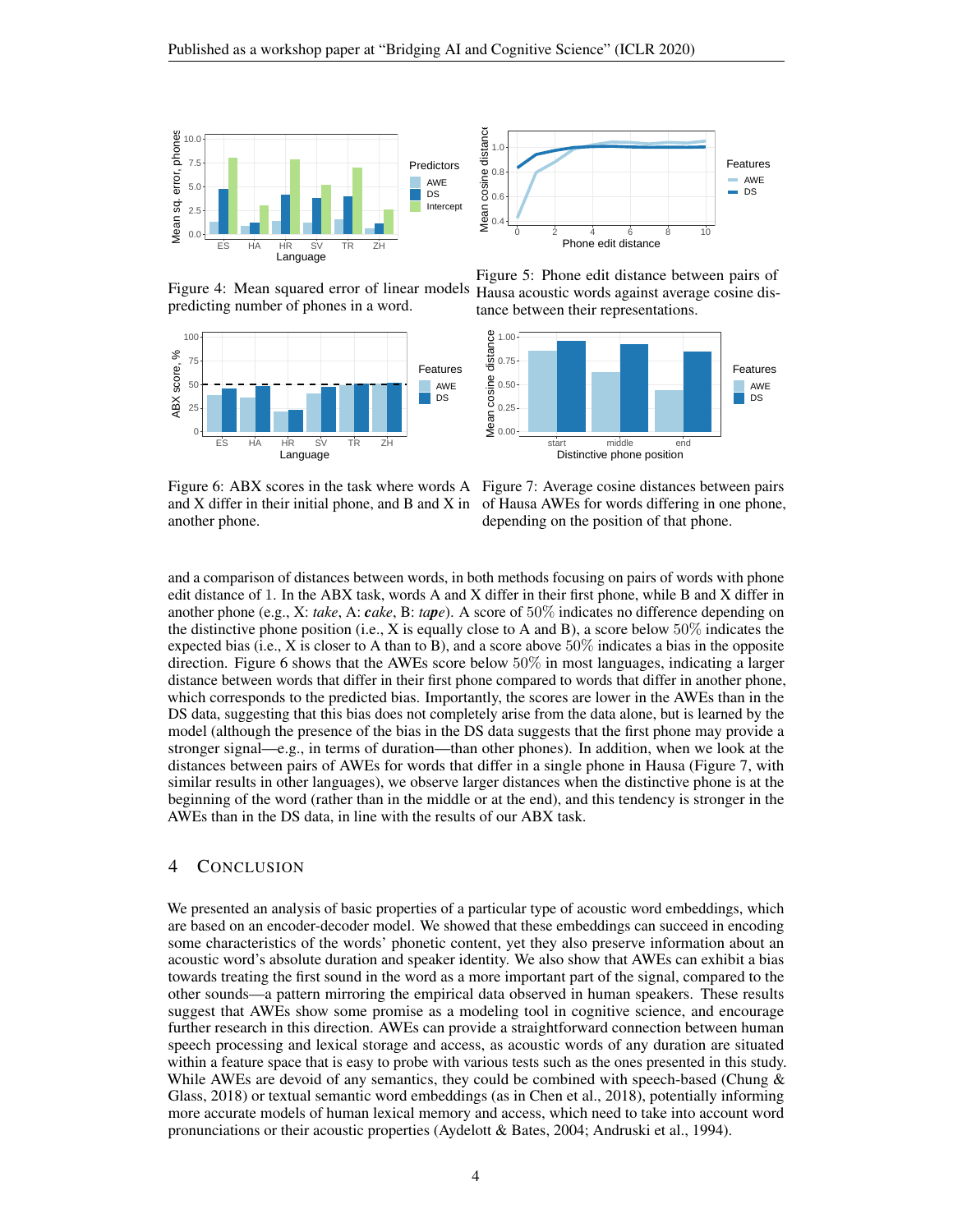#### ACKNOWLEDGEMENTS

This work is based on research supported in part by the National Research Foundation of South Africa (grant number: 120409), a James S. McDonnell Foundation Scholar Award (220020374), an ESRC-SBE award (ES/R006660/1), and a Google Faculty Award for HK. We thank Kate McCurdy, Adam Lopez, Ramon Sanabria and other members of the AGORA group at the Edinburgh School of Informatics for their valuable feedback.

#### **REFERENCES**

- <span id="page-4-15"></span>Jean E. Andruski, Sheila E. Blumstein, and Martha Burton. The effect of subphonetic differences on lexical access. *Cognition*, 52:163–187, 1994.
- <span id="page-4-14"></span>Jennifer Aydelott and Elizabeth Bates. Effects of acoustic distortion and semantic context on lexical access. *Language and Cognitive Processes*, 19:29–56, 2004.
- <span id="page-4-9"></span>Alan S. Brown and Kevin K. Knight. Letter cues as retrieval aids in semantic memory. *The American Journal of Psychology*, pp. 101–113, 1990.
- <span id="page-4-13"></span>Yi-Chen Chen, Sung-Feng Huang, Chia-Hao Shen, Hung-Yi Lee, and Lin-Shan Lee. Phonetic-andsemantic embedding of spoken words with applications in spoken content retrieval. In *2018 IEEE Spoken Language Technology Workshop (SLT)*, pp. 941–948, 2018.
- <span id="page-4-5"></span>Yu-An Chung and James Glass. Speech2vec: A sequence-to-sequence framework for learning word embeddings from speech. In *Proceedings of Interspeech*, pp. 811–815, 2018.
- <span id="page-4-0"></span>Yu-An Chung, Chao-Chung Wu, Chia-Hao Shen, Hung-Yi Lee, and Lin-Shan Lee. Audio word2vec: Unsupervised learning of audio segment representations using sequence-to-sequence autoencoder. In *Proceedings of Interspeech*, pp. 765–769, 2016.
- <span id="page-4-6"></span>Yu-An Chung, Wei-Hung Weng, Schrasing Tong, and James Glass. Unsupervised cross-modal alignment of speech and text embedding spaces. In *Advances in Neural Information Processing Systems*, pp. 7354–7364, 2018.
- <span id="page-4-12"></span>Naomi H. Feldman, Thomas L. Griffiths, Sharon Goldwater, and James L. Morgan. A role for the developing lexicon in phonetic category acquisition. *Psychological Review*, 120:751–778, 2013.
- <span id="page-4-8"></span>Cécile Fougeron and Patricia A. Keating. Articulatory strengthening at edges of prosodic domains. *The Journal of the Acoustical Society of America*, 101:3728–3740, 1997.
- <span id="page-4-4"></span>Sahar Ghannay, Yannick Estève, Nathalie Camelin, and Paul Deléglise. Evaluation of acoustic word embeddings. In *Proceedings of the 1st Workshop on Evaluating Vector-Space Representations for NLP*, pp. 62–66, 2016.
- <span id="page-4-3"></span>Gabriel Grand, Idan Asher Blank, Francisco Pereira, and Evelina Fedorenko. Semantic projection: Recovering human knowledge of multiple, distinct object features from word embeddings. *arXiv:1802.01241*, 2018.
- <span id="page-4-1"></span>Nils Holzenberger, Mingxing Du, Julien Karadayi, Rachid Riad, and Emmanuel Dupoux. Learning word embeddings: Unsupervised methods for fixed-size representations of variable-length speech segments. In *Proceedings of Interspeech*, pp. 2683–2687, 2018.
- <span id="page-4-10"></span>Peter W. Jusczyk and Richard N. Aslin. Infants' detection of the sound patterns of words in fluent speech. *Cognitive Psychology*, 29:1–23, 1995.
- <span id="page-4-11"></span>Peter W. Jusczyk, Derek M. Houston, and Mary Newsome. The beginnings of word segmentation in English-learning infants. *Cognitive Psychology*, 39:159–207, 1999.
- <span id="page-4-2"></span>Herman Kamper. Truly unsupervised acoustic word embeddings using weak top-down constraints in encoder-decoder models. In *Proceedings of ICASSP*, pp. 6535–3539, 2019.
- <span id="page-4-7"></span>Herman Kamper, Yevgen Matusevych, and Sharon Goldwater. Multilingual acoustic word embedding models for processing zero-resource languages. *arXiv:2002.02109*, 2020.